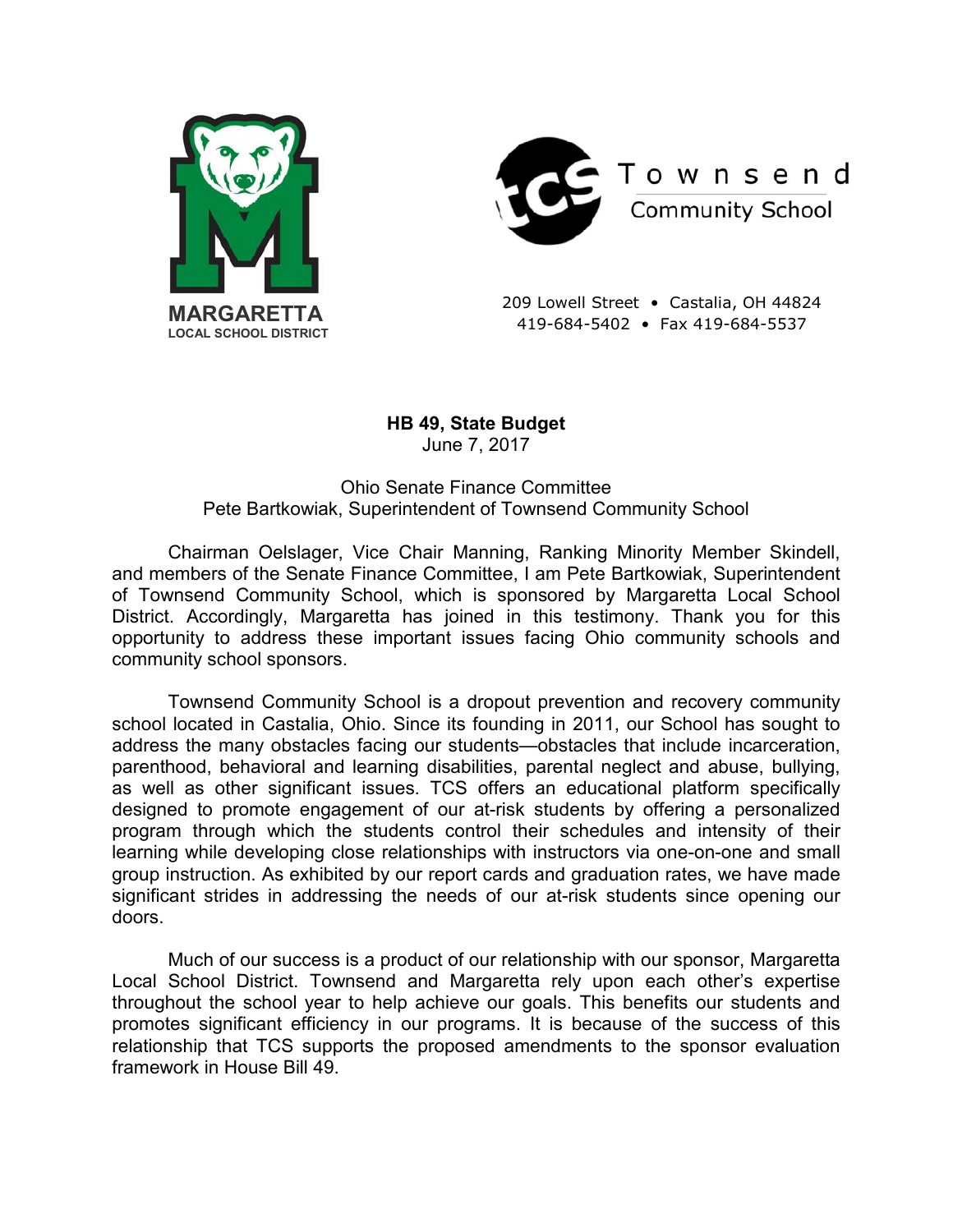Over the past two years, we have been dismayed at the overly burdensome requirements placed upon Margaretta as part of the sponsor evaluation process. Although, we agree that all schools and sponsors must be held accountable for their educational performance and compliance, it has been our observation that the overall sponsorship evaluation process far exceeds these relevant policy concerns to the point of wastefulness. Under the existing sponsor evaluation framework, sponsors like Margaretta are tasked with gathering and uploading hundreds of pages of compliance documents, many of which are duplicitous or have previously been provided to the Department for review. Even the slightest administrative or ministerial imprecision in reporting these compliance items to the Department is likely to result in reduced component scores and negatively impact a sponsor's overall evaluation rating. As a result, both Townsend and its sponsor have been forced to dedicate critical staff and financial resources towards preparing for evaluations. Unfortunately, this has the potential to distract from our ultimate mission of educating our students.

 Pursuant to House Bill 49 as written, prior to its publication of the final sponsor evaluation rating scores, the Ohio Department of Education would be required to notify each sponsor of its preliminary sponsor rating and of the Department's determinations about each evaluation component that factored into that preliminary rating. The Bill would further offer sponsors an informal hearing with the Department to dispute any inaccuracies or misinterpretations found in these preliminary scores before final decisions were made about sponsor evaluation ratings and component calculations. We support this proposed change and believe that this is a necessary step towards promoting greater accuracy in the sponsor evaluation process. By allowing sponsors to explain, correct or contest information provided to ODE and the Department's interpretations, the legislature both insures that publicly released sponsor ratings truly reflect the sponsor's performance and enables sponsors to better fulfill their statutory purpose of providing community schools with monitoring, oversight and technical assistance. Many sponsors also support an appeal process.

 We also applaud the General Assembly's efforts to clarify the relative weighting of each sponsor evaluation component as it factors into a sponsor's overall evaluation rating. In prior years, the Department implemented two "business rules" to calculate the overall ratings of sponsors. Based on these business rules, ODE weighted all categories equally as required by law *unless* a sponsor received 0 points in any evaluation component, in which case that category—or categories—were given decidedly more weight. The result of this was to skew sponsor evaluation ratings downwards. We note that the Bill maintains some vestige of these business rules in that any sponsor who receives a 0 score on the academic performance components would be subject to a decrease in its overall rating. The General Assembly might also consider the effect that automatic rating based upon academic performance would have on sponsors with only a few schools—like Margaretta, which only sponsors TCS—versus the effect academic performance would have on a sponsor with many schools. It is likely that this proposal, if it were to become effective, would disproportionately disfavor these smaller sponsors. Additionally, a larger school of disproportionate enrollment size may also effect a sponsor's rating, because the academic performance component